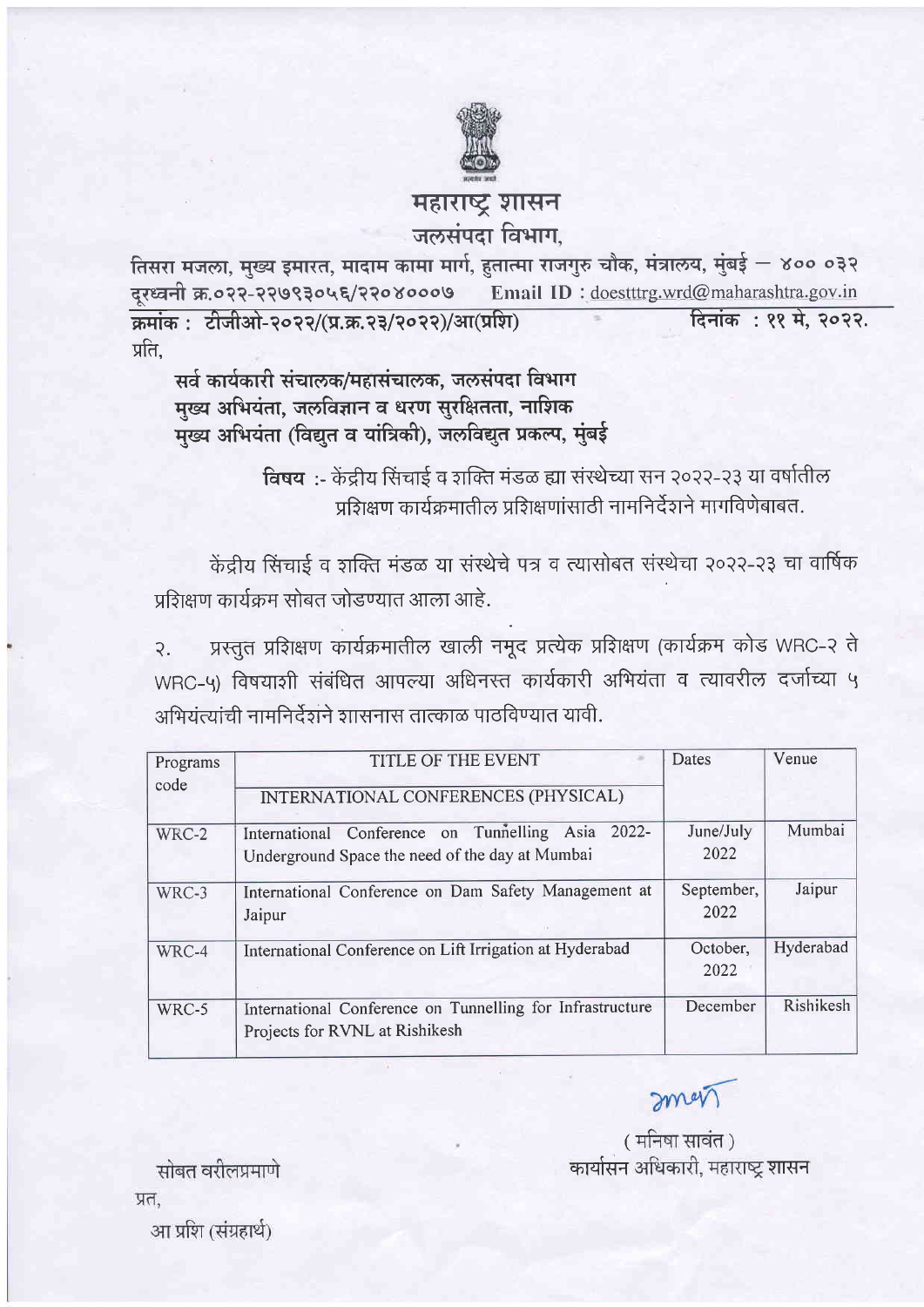

 $419.6$ 

## **CONFERENCES, TUTORIALS AND** TRAINING CALENDAR

# 2022-23

**CONTENTS** 

Y

U

| SI. No.        | <b>Description</b>                                                      | Page No.       |
|----------------|-------------------------------------------------------------------------|----------------|
| 1              | <b>Message from Secretary</b>                                           | $\overline{2}$ |
| $\overline{2}$ | <b>CBIP Profile</b>                                                     | 5              |
| 3              | <b>Conferences, Tutorials and Training Programs 2022-23</b>             |                |
| $\overline{A}$ | A. Water Resources, Hydropower and Allied Sectors                       |                |
|                | A-1 International Conferences (Physical)                                | 8              |
|                | A-2 National Conferences (Physical)                                     |                |
|                | A-3 Training Programs/Workshop (Online)                                 | 8              |
|                | A-4 Training Programs (Door step/Short term Program) - Virtual/Physical |                |
|                | A-4 (i) Dams and Hydropower                                             | $\overline{9}$ |
|                | A-4 (ii) Tunnel and Underground                                         | $\overline{9}$ |
|                | A-4 (iii) Geosynthetics                                                 | 9              |
|                | A-4 (iv) Miscellaneous Topics                                           | 9              |
| $\mathsf B$    | <b>B. Power and Renewable Energy Sectors</b>                            |                |
|                | B-1 International Conferences (Physical)                                | 10             |
|                | <b>B-2 National Conferences (Physical)</b>                              | 10             |
|                | B-3 Training Programs/Workshop (Online)                                 | 10             |
|                | B-4 Training Programs (Door step/Short term Program) - Virtual/Physical |                |
|                | (i) Hydro Power Generation (E&M)                                        | 12             |
|                | (ii) Power Generation (Thermal)                                         | 13             |
|                | (iii) Transmission System<br>۰                                          | 13             |
|                | (iv) Distribution System                                                | 14             |
|                | <b>B-5 Renewable Energy Sector</b>                                      | 14             |
| $\mathsf C$    | <b>C. CBIP Centre of Excellence, Gurugram</b>                           |                |
|                | C-1. Training Programs offered at Gurugram                              | 14             |
|                | C-2 Training Programs (Physical)                                        | 15             |
| D              | <b>Special Program</b>                                                  | 15             |
| $\overline{4}$ | Training Programs/Tutorials/Conferences organized during 2021-22        |                |
|                | 4-1. Water Resources, Hydropower and Allied Sectors                     | 16             |
|                | 4-2 Power and Renewable Energy Sectors                                  | 17             |
|                | 4-3 Training Programs by CBIP Centre of Excellence, Gurugram            | 18             |

Put your Time, Efforts & Money in Training & Skill Development for Development of Sector & Nation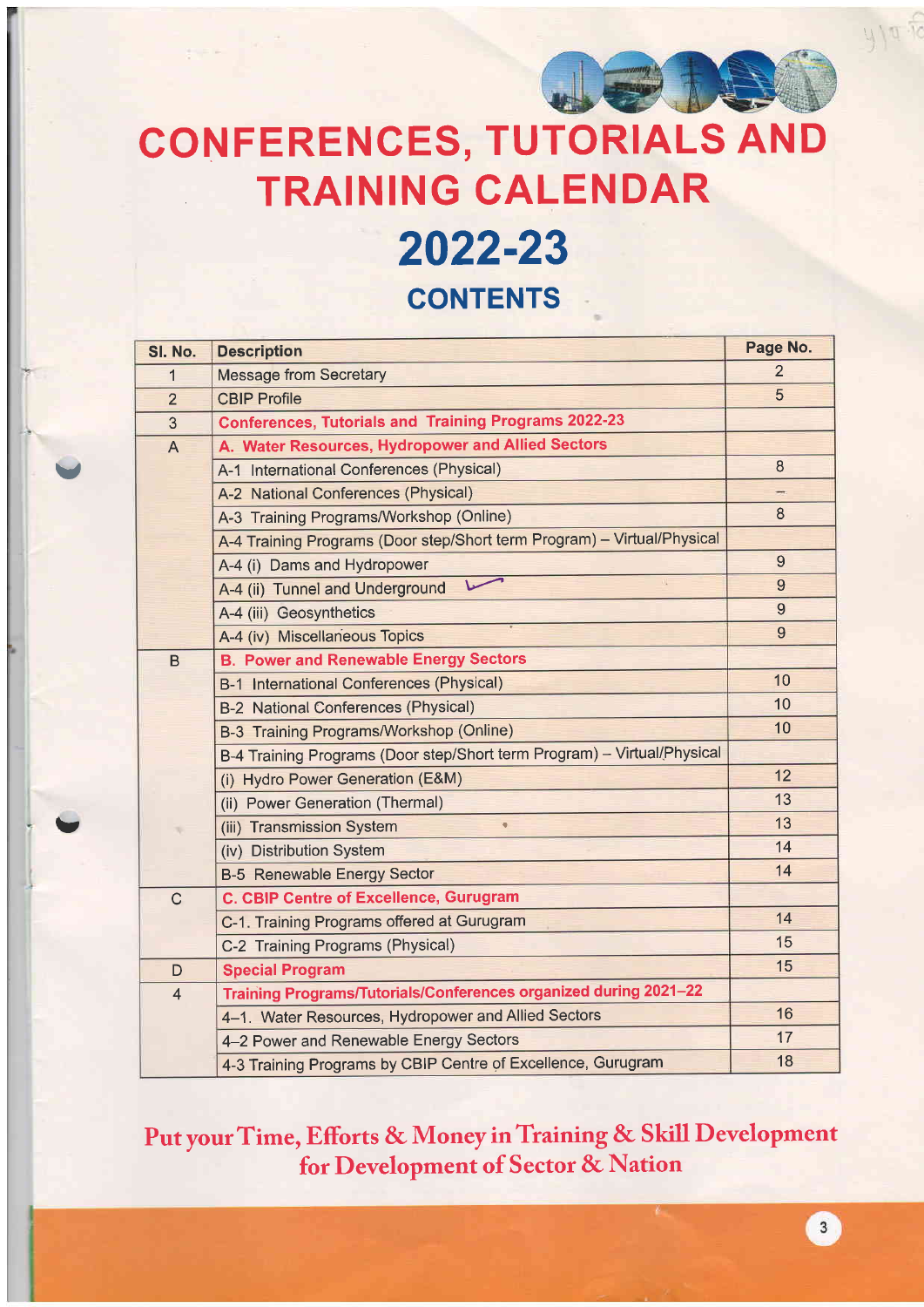

 $\overline{1}$ 

## CENTRAL BOARD OF IRRIGATION & POWER (A Premier lnstitution Set Up in 1927 by GOI)

Category - l, Training Institute

## OFFICE BEARERS

| <b>President</b>                 | ÷.       | Dr. R.K. Gupta, Chairman, CWC                                                                                       |
|----------------------------------|----------|---------------------------------------------------------------------------------------------------------------------|
| <b>Sr. Vice President</b><br>(i) | $\sim$ 1 | Mr. B.K. Arya, Chairperson, CEA                                                                                     |
| (ii) Vice President              | $\sim$   | Mr. Vivek P. Kapadia, Secretary to Government of Gujarat<br>and Director (Civil), Sardar Sarovar Narmada Nigam Ltd. |
| (iii) Vice President             | ÷        | Mr. Abhay Kumar Singh, CMD, NHPC Ltd.                                                                               |
| (iv) Vice President              | ÷.       | Mr. S.K. Mishra, Director (PS), SECI                                                                                |
| (v) Vice President               |          | Mr. Anil Sardana, MD & CEO, Adani Transmission Ltd. &<br>Adani Power Ltd.                                           |
| <b>Secretary</b>                 | ÷        | Mr. A.K. Dinkar                                                                                                     |
| Director (WR)                    | ÷.       | Dr. G.P. Patel                                                                                                      |
| <b>Director (Energy)</b>         |          | <b>Mr. Sanjeev Singh</b>                                                                                            |

#### CBIP Secretariat

Shri A.K. Dinkar **Secretary** 

Dr. G.P. Patel Director (WR) Email: gppatel@cbip.org Email: sanjeev@cbip.org

Shri Sanjeev Singh Director (E)

Central Board of lrigation and Power Malcha Marg, Chanakyapuri, New Delhi 110 021, India Tel: 91-11-26115984/26116567 Fax: 91-11-26116347

#### Program co-ordinator:

#### Program related to Water Resources

Shri Sunil Sharma

Chief Manager - Technical, CBIP Email: sunil@cbip.org; M 9811299136

## Program related to Energy

Shri Vishan Dutt

• Chief Manager - Technical, CBIP Email: vishandutt@cbip.org; M: 9811431554

#### Program related to Centre of Excellence, Gurugram

Shri Jaideep Singh Sr. Manager - Training Email: jaideep@cbip.org; M: 9871718218

### INFRASTRUCTURE FACILITIES AT CBIP

#### At Malcha Marg, New Delhi (Head Office)

• Conference Hall . Training Hall . Board Room

At CoE, Gurugram

 $\overline{4}$ 

- 4 state-of-the-art Class Rooms
- . Library, with digitized version of books and journals
- . Various Laboratories like Electrical Lab, Mechanical Lab and C&l Lab, having various associated tools including safety equipments, testing equipments, working models etc.
- . Computer lab connected through LAN with wi-fi facilities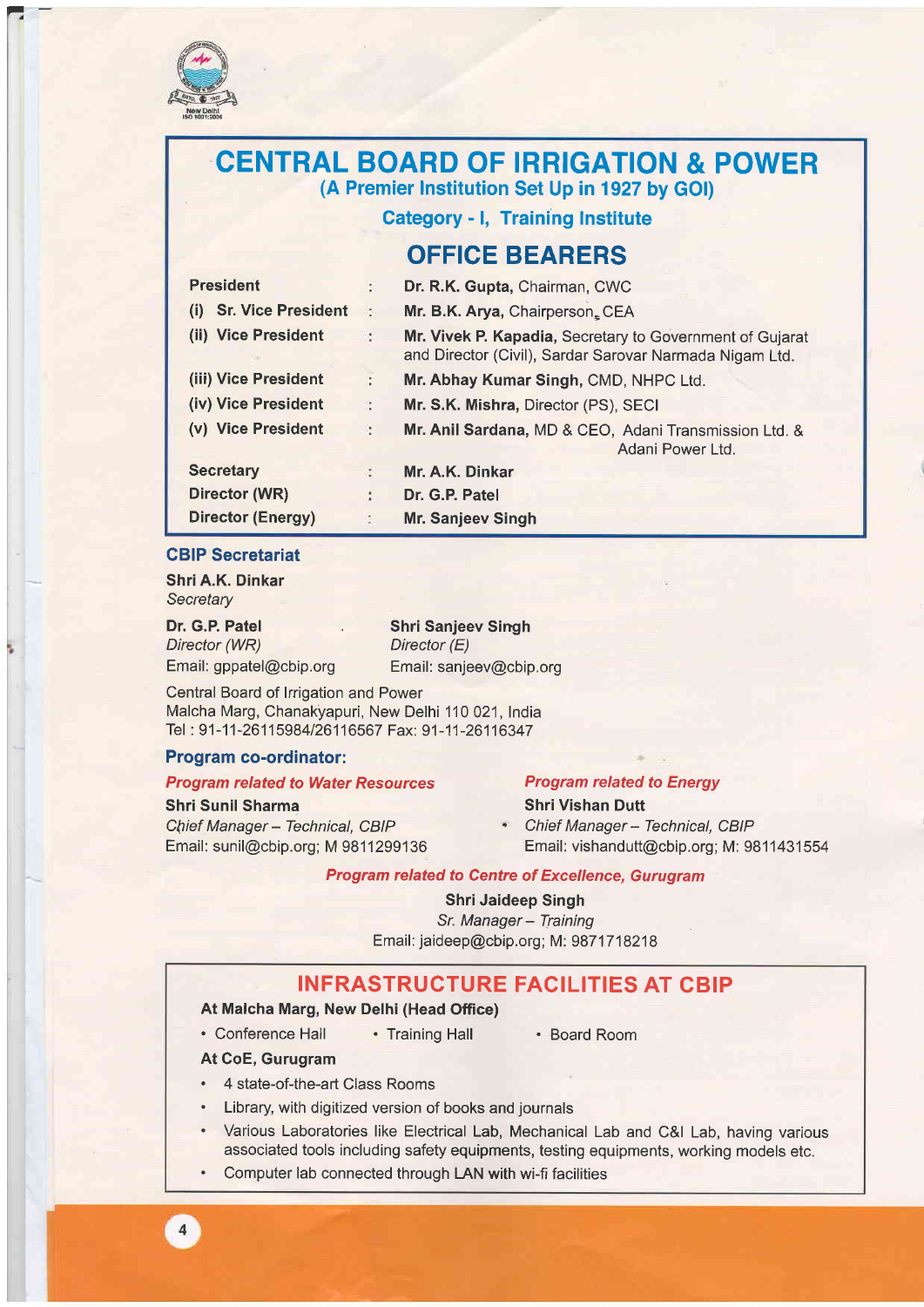## CBIP PROFILE



Mr. D.G. Harris, C.I.E. (Government of India), President: Mr. C.S.C. Harrison, C.I.E. (Sukkur Barrage and Canals); Mr. R.P. Hadow, C.I.E., (Punjab); and others members duing First Meeting of the Board 1930-31



The then Prime Minister of lndia, Late Pandit Jawahar Lal Nehru arriving to inaugurate the Silver Jubilee Session of the CBIP in 1952



Hon'ble President of lndia Dr. Rajendra Prasad inaugurated the 30th (1959) Annual Sesslon of the Board held at Vigyan Bhavan, New Delhi from 23rd - 24th November, 1959.



 $\overline{\phantom{0}}$ 

Late Dr. S. Radhakrishnan, the then President of lndia, arriving on the occasion of 6th Congress on lrrigation and Drainage in 1966



Her Excellency the President of India, Smt, Pratibha Devlsingh Patil addressed the panicipants through recorded ideo dunhg Woid Tunne/ Congress organised by CBIP on 21-24 Seplembet 2008, Agra

#### GENESIS AND GROWTH

. Central Board of lrrigation and Power (CBIP), a premier institution was constituted by Govt. of India in 1927.

10/10-181

- . CBIP, is serving the Nation in the disciplines of Water Resources, Power and Renewable Energy Sectors for more than 94 years.
- It is an exchange and knowledge bank for dissemination of technical knowledge & professional excellence to help the engineers/ professionals to update their knowledge and gain practical know-how
- . Silver Jubilee, Golden Jubilee and Diamond Jubilee celebrations of the Board were graced by the then Prime Minister of India, Pt. Jawaharlal Nehru (in 1952), Acting President Shri B D. Jatti (in 1977) and the then Prime Minister Shri Rajiv Gandhi (in 1987), respectively.

#### MAIN OBJECTIVES

- . Dissemination of technical knowledge by CBIP through various modes, such as
- . Organizing National and International Conferences, Symposiums, Seminars and Workshops etc.
- . Publication of technical documents e.9., manuals, technical reports, guidelines and journals etc.
- . To impart training to the engineers/professionals.
- . To provide research and professional excellence.
- . Recognisation of technical excellence through annual awards
	- . To provide information about technological developments and to provide online information to the professionals
- . To provide linkages to Indian Professionals with their counterparts in other countries
- . Collection, compilation & analysis of technical data at national as well as global level

#### ORGANISATION OF THE BOARD

- The affairs of the Board are administered, directed and controlled by an Executive Committee consisting of President, three Vice Presidents (Water Resources, Power & Renewable Energy) and one representative from each member organization.
- The Executive Committee presently comprises of more than 260 members.
- . The General Body presently comprises of more than 3000 members of the level of Chief Engineers/equivalent & above
- . All Water Resources Departments, State Utilities, PSUs, CPSUS, Regulatory Commissions and major Pvt Sectors Organisations from Water Resources/ Power/Renewable Energy are the members of CBIP
- . More than 300 retired professionals are also enrolled as life members of **CBIP**
- . Member organizations make annual contributions to CBIP for providing technical servic€s to them.

#### BOARD'S ASSOCIATION WITH INTERNATIONAL AND NATIONAL ORGANIZATIONS

#### **Power Sector**

- International Council on Large Electric System (CIGRE), India has got seat in Steering Committee, the top decision making body of CIGRE. India also got chairmanship for CIGRE - Asia Oceania Regional Council from 2018-20.
- International Council for Electricity Distribution (CIRED)
- International Hydropower Association (lHA)
- International Association on Electricity Generation, Transmission & Distribution (AARo)
- . Society of Power Engineers (SPE)

#### Water Resources Sector

- . International Commission on Large Dams (ICOLD), Shri D K. Sharma, President, Indian National Committee on Large Dams (INCOLD) has been elected as Vice President, International Commission of Large Dams  $(ICOLD)$
- . International Tunnelling & Underground Space Association of India (lTA)
- . International Society for Rock Mechanics and Rock Engineering (ISRM)
- . International Geosynthetics Society (lGS)
- . World Water Council (WWC)
	- International Water Resources Association (IWRA)

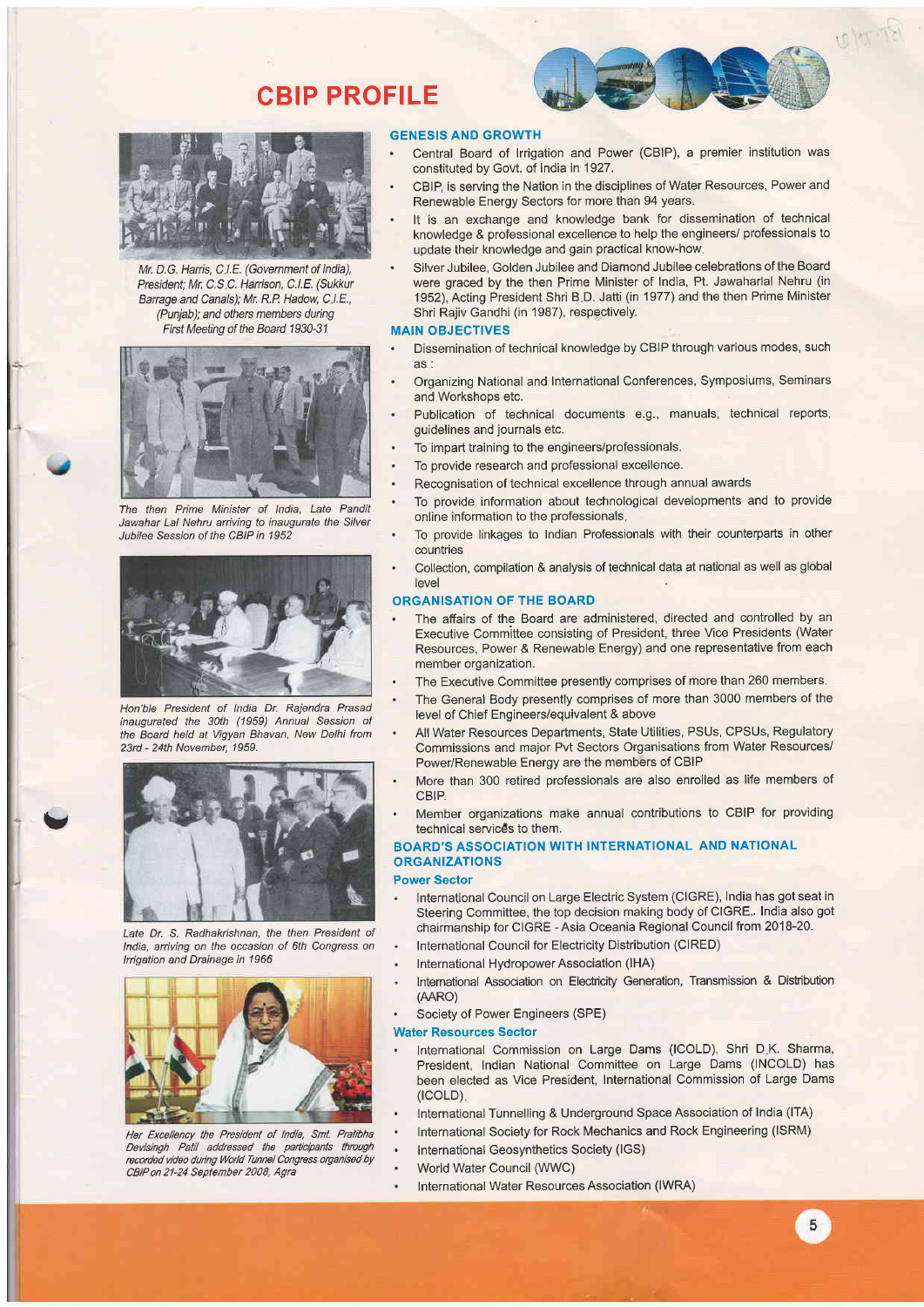

#### Renewable Energy

. International Association for Small Hydro (IASH)

#### ACTIVITIES / SERVICES

#### **Conferences**

. Held more than 2000 Conferences in Water Resources, Power and Renewable Energy Sectors attended by more than 3,00,000 delegates.

#### Publication of Technical Documents

- . Brought out more than 5000 publications, including Manuals, Technical Reports, Guidelines and Journals.
- . Providing free access of CBIP Publications to more than 35,000 officers of Member organizations including Government departments. PSU's, Central & State Power utilities, Engineering Colleges. Research Institutes and Leading Private Sector Organizations etc.

#### Training Activities

- . CBIP has imparted trainings for more than 1,50,000 mandays to various professionals in the country
- . Considering massive requirement of trained manpower in India, CBIP has established a Centre of Excellence at Gurugram (Haryana), in the year 2013, for imparting long/short term training
- . CBIP has been recognized by Ministry of Power, Government of India, as Category-1 institute for providing training for skill upgrade in the field of Hydro, Thermal, Transmission & Distribution and Power Management, Renewable Energy, including Solar Power Development.
- . To fulfill the objective of Government of India for imparting skill development courses, CBIP has been recognized as a Training Provider by NSDC, PSSC, SCGJ.
- . CBIP orovides Post Graduate Dioloma in Transmission and Distribution in Engineering and Post Graduate Diploma in Thermal Engineering to B. Tech Engineers.
- . CBIP has recently undertaken construction of another building at Gurgaon as part of extension of its Centre of Execellence, in Gurgaon (Haryana).

#### Research and Development

- . CBIP had been coordinating and monitoring R&D activities, assisting in specific case studies/problems, documentation and dissemination of the results/findings of Research Projects to the practising engineers under the Research Scheme on Power (RSOP), Research Scheme on River Valley Projects (RSRVP), Research Scheme on Flood Control (RSFC) and Research Scheme on Plasticulture Development (RSPD). Funds for Research Schemes under RSRVP and RSFC were provided by Ministry of Water Resources and for RSOP by Ministry of Power.
- . CBIP is still carring out research on various important topics and it has also been recognised by the Department of Science and Technology as Scientific and Industrial Research Orqanisation (SIRO).

#### DOORSTEP TRAINING

- . CBIP has taken initiative to provide Door Step/Onsite training with the aim to provide training and develop skills of various professionals of the Organizations dealing in Water Resources, Power as well as Renewable Sectors. This include Centre, State, PSUs and leading Private organisations
- . Recently CBIP has conducted more than 200 doorstep training programmes at the project sites and Headquarters of various organisations This is in great demand by Member Organisations

#### HANDS ON TRAINING

. CBIP, realizing the importance of competency development and with the aim to create large reservoir of highly qualified manpower in all fields related to engineering, technology & technology management, has started providing hands on training to the professionals for skill development. Jointly with ABB lndia Ltd.

#### CONSULTANCY SERVICES

- . CBIP undertakes consultancy jobs in various areas related to Power, Water Resources and Renewable Energy Sectors.
	- Manpower Planning; Preparation of O&M Manuals; Recruitment of Technical and Non-technical staff on turnkey basis.
	- Maintenance Audit of Hydro Stations and Sub-stations



Shri Narendra Modi, Hon'ble Chief Minister of Gujarat, in augurated Swarnim Seminar on "Water for lnclusive Growth" on 22nd March, 2011, organised by Sardar Sarovar Narmada Nigam Limited, in association with CBIP at Gujarat



Dr. Manmohan Singh, Hon'ble Prime Minister of lndia, inaugurated the first lnternational Event in series of India Water Week, on 10th-14 April, 2012, New Delhi

t



Shri Raj Kumar Singh, Hon'ble Minister of State (I/C) for Powerand New & Renewable Energy, Government of India; with the invitees during CBIP Day Celebrations on 4th January 2019, New Delhi



Shri Gajendra Singh Shekhawat, Hon'ble Minister, Ministry of Jal Shakti, Government of lndia, Lighting the lamp during inaugural session during ICOLD Symposium on 24-27 February 2021, New Delhi



Shri Bhagwanth Khuba, Hon'ble Minister of State for New and Renewable Energy, Chemicals and Fettilizer; Gol, inaugurating the lnternational Conference on Hydrogen Energy on 24th November 2021, New Delhi